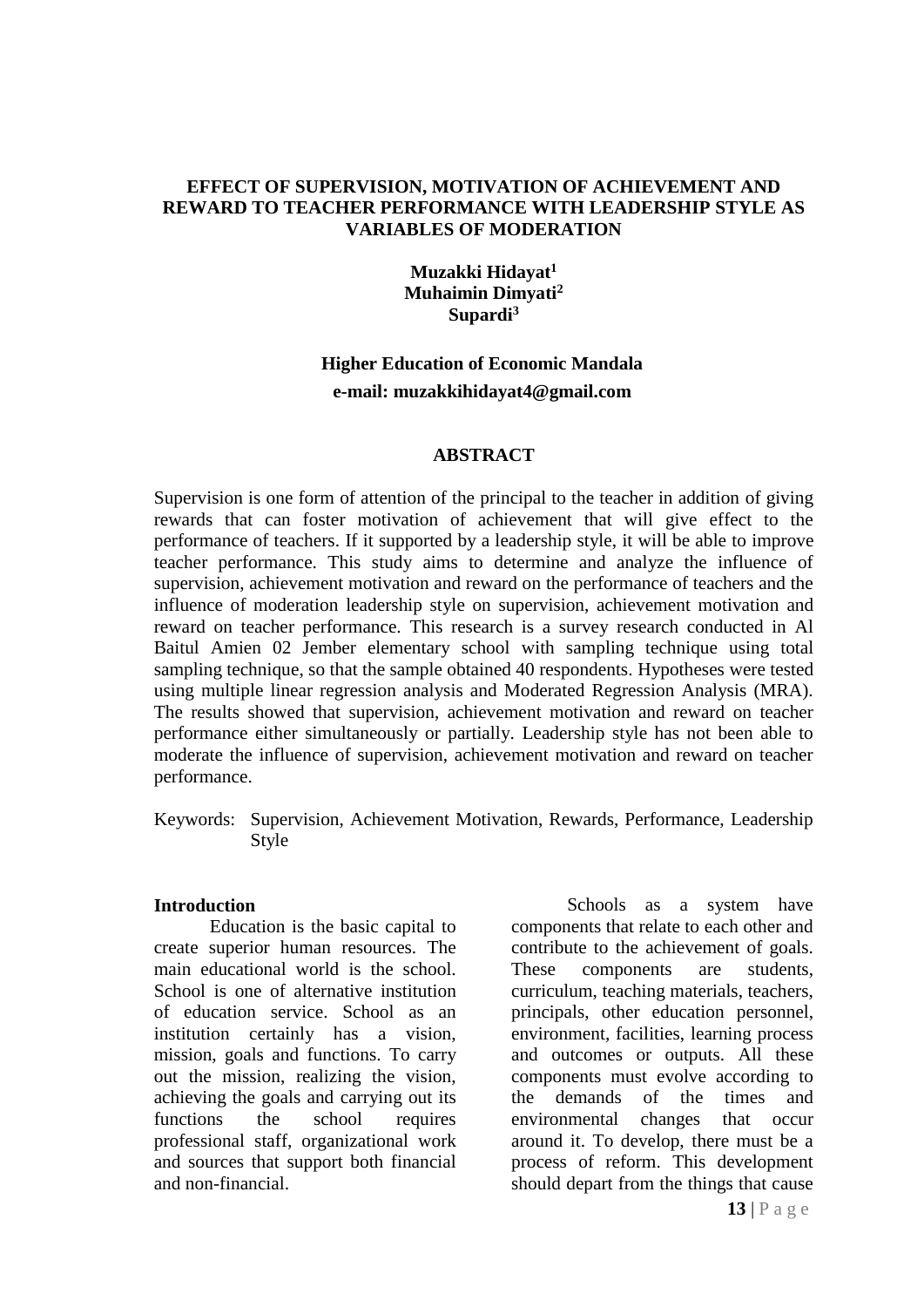the organization can not function as well as expected (Gupta and Shingi, 2001).

Teacher performance in schools has an important role in achieving school goals. Optimal teacher performance is influenced by various factors, both internal and external. Meanwhile, teachers have the main task, namely: preparing the learning program, implementing the learning program, carry out the evaluation, carry out analysis of student learning outcomes, carry out improvements, remedial and enrichment (Aqib, 2010: 82).

One form of principal attention given to school personnel is supervision. Supervision is in the form of checks to ensure that what has been done is also intended to keep the leader alert to a potential problem before it becomes serious. Supervision is a basic process, similar to wherever it is and what is being watched. Effective leaders use supervision to share information, praise good practice and see those who need help and determine what types of help are needed (Purwanto, 2012:15).

Another factor that can improve teacher performance is work motivation. A teacher can work professionally if in itself there is high motivation. Highly motivated teachers will usually perform their duties energetically and energetically, as there are certain motives or goals that lie behind the action. The motive is the driving force that gives him power, so he wants and willingly works hard. This is evidenced based on the results of research by Mc Cleland (1961), Edward Murray (1957), Miller and Gordon W (1967) cited Mangkunegara (2005), concluded that there is a positive relationship between achievement motivation and achievement of performance / work performance. This

means that leaders, managers and employees who have high achievement motivation will achieve high performance and vice versa those whose performance is low due to low work motivation.

According to Kurnianingsih and Indriantoro (2001: 22) the reward system is compensation to managers consisting of fixed payments and fixed payments plus variables whose amount is determined based on managerial performance. Mulyadi and Setyawan (2001: 227) define awards system is one of the important controlling tools used by companies to motivate personnel to achieve company goals (not individual goals) with behavior as expected by the company (not personally favored behavior).

The phenomenon that became the problem in SD Al Baitul Amien 02 Jember is not all teachers have the performance as expected, both from quality, quantity, efficiency of working time in realizing the vision and mission. Leadership factors affect the performance of this school. Lack of rewards for outstanding teachers, perform well and integrate a good work culture. And vice versa, less firmly of providing punishment for teachers who have poor performance and integration of work culture is not good. This can be seen when the supervision will be done, then the teacher will make the best possible device with a variety of good teaching methods in order to perform in the class much better than the condition of daily teaching and learning activities. The policies made by the leadership have considerable impact on teacher performance.

The purpose of this study is to know and analyze the influence of supervision, achievement motivation and reward simultaneously and partially to the performance and to know and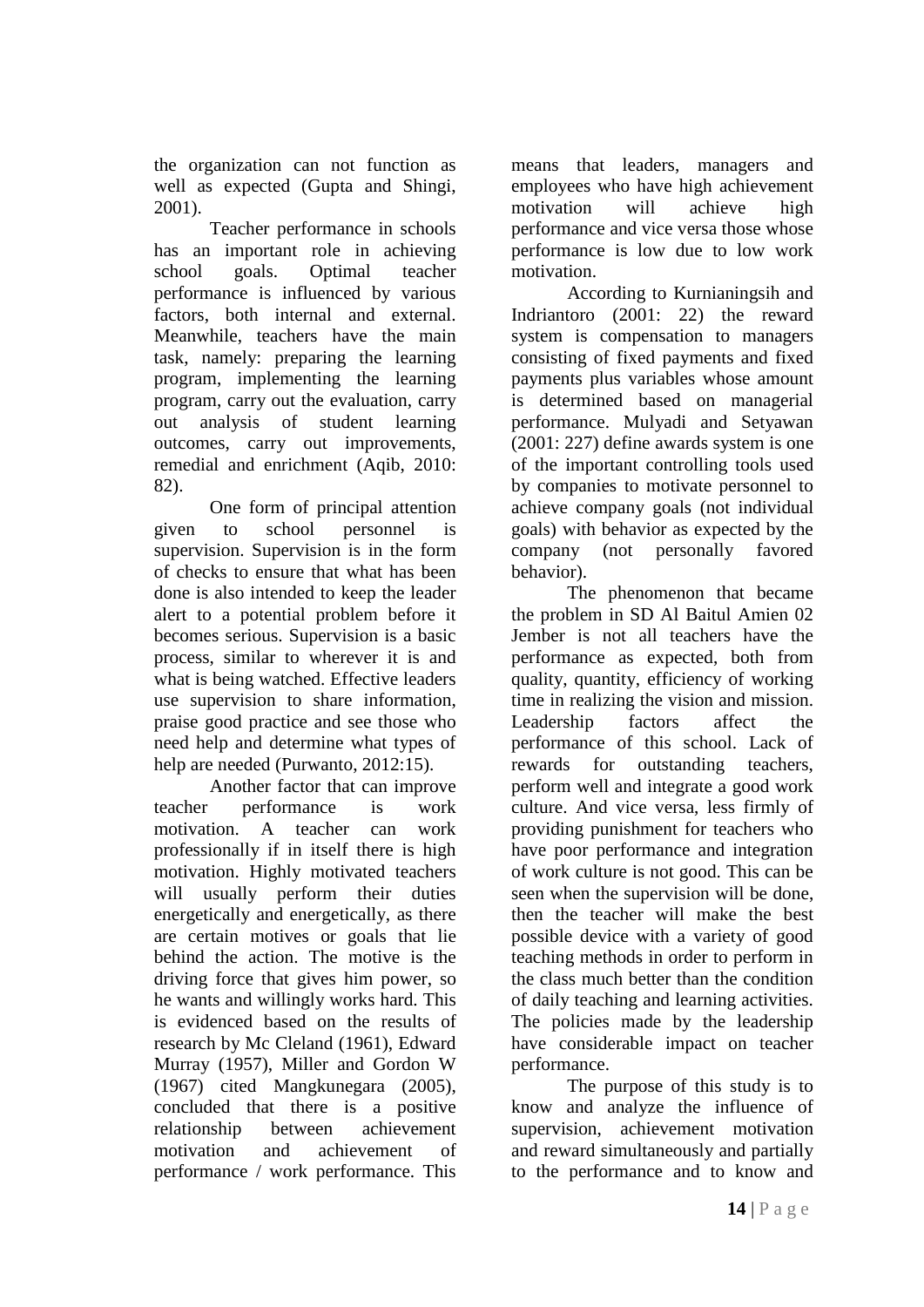analyze the influence of moderation leadership style to the relationship supervision, achievement motivation and reward with performance.

# **Conceptual Framework**

The role of the principal as a supervisor is one of the factors affecting teacher performance. A principal must have leadership skills, so that he can do his role as principal effectively, showing good behavior and ability to lead a school organization. In his role as a school supervisor, the principal must be able to influence and direct all those involved in the educational process of teachers and work facilities in order to achieve the learning objectives as expected. In his leadership, the principal must be able to understand, address and correct existing deficiencies related to the learning activities undertaken in the school.

Supervision will be realized if a leader or principal gives instructions to his subordinates, conduct supervision and motivation so that it can lead to

satisfaction for teachers so hopefully it can improve teacher performance itself.

Supervision conducted by the principal to the teachers is done regularly and scheduled with the hope that the teacher is able to improve the learning process undertaken. In the process, the principal monitors directly when the teacher is teaching. Teachers design learning activities in the form of lesson plans then the principal observes the learning process undertaken by the teacher.

Thus, when the style of leadership is applied properly and appropriately, it will give effect on employee performance through employee job satisfaction. Appropriate leadership is able to create a proper working environment and make employees feel comfortable in the work so that they feel happy and satisfied that will ultimately affect the performance of employees. The framework of thought in this study can be explained in the chart as follows:



# **RESEARCH METHODS**

This research was designed in the form of survey research. Survey research is a field study conducted on several samples from a particular population whose data collection is

done by using a questionnaire (Zainal, 2007). The data used in this study is the primary data. The population in this research is the teacher at SD Baitul Amien 02 Jember within 40 teachers. The sampling technique used is total sampling, those are 40 respondents.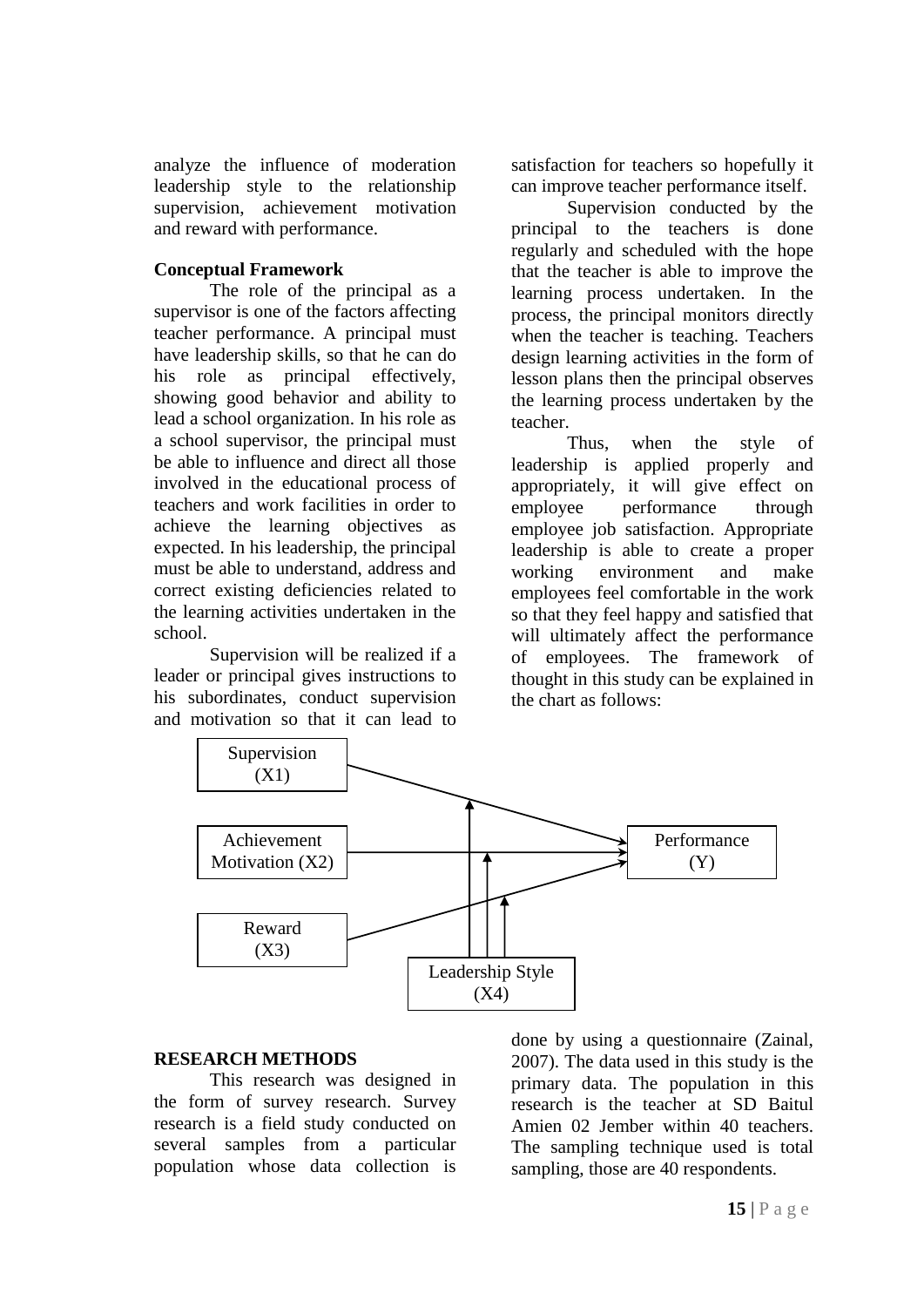Systematically path analysis follows the pattern of structural model, so that the first step to work on or application of this model of analysis, multiple linear regression equation and Moderated Regression Analysis (MRA) equation. The equation model used in this study can be explained by the following equation:

Multiple linear regression equation:

$$
Y=\beta X_1+\beta X_2+\beta_3 X_3+e_1
$$

Moderated Regression Analysis (MRA) equation:

 $Y = \beta X_1 + \beta X_2 + \beta_3 X_3 + \beta_4 X_1 Z + \beta_5 X_2 Z$ +  $\beta_6X_3Z + e_2$ 

The test of hypothesis used is F test to test the influence of independent variable to dependent variable simultaneously, t test to test the influence of independent variable to partially dependent variable and R² test to find out how much dependent variation caused by variation of independent variable (Supranto, 2000).

#### **RESULT ANALYSIS**

Characteristics of study respondents include age, sex, education level and years of service as presented in Table 1.

| Characteristics  | Description       | Distribution          |                |  |
|------------------|-------------------|-----------------------|----------------|--|
|                  |                   | Frequency             | Percentage (%) |  |
| Gender           | Male              | 12                    | 30,0           |  |
|                  | Female            | 28                    | 70,0           |  |
| Age              | 15-24 years old   | 4                     | 10,0           |  |
|                  | 25-34 years old   | 29                    | 72,5           |  |
|                  | 35-44 years old   | 6                     | 15,0           |  |
|                  | 45-54 years old   |                       | 2,5            |  |
| Education        | Diploma           |                       | 2,5            |  |
|                  | <b>Bachelor</b>   | 38                    | 95,0           |  |
|                  | Master            |                       | 2,5            |  |
| Years of service | Less than 6 years | 29                    | 72,5           |  |
|                  | 6-12 years        | 9                     | 22,5           |  |
|                  | $13-18$ years     | $\mathcal{D}_{\cdot}$ | 5,0            |  |
| Total            |                   | 40                    | 100            |  |

Table 1, Characteristics of respondents

The description of each characteristic is: mostly female (70.0%), most respondents are aged in the range of 25-34 years (72.5%), most respondents have recent education Bachelor (95%), and most respondents have a working period of less than 6 years (72.5%). Recapitulation of the results of multiple linear regression analysis is presented in Table 2.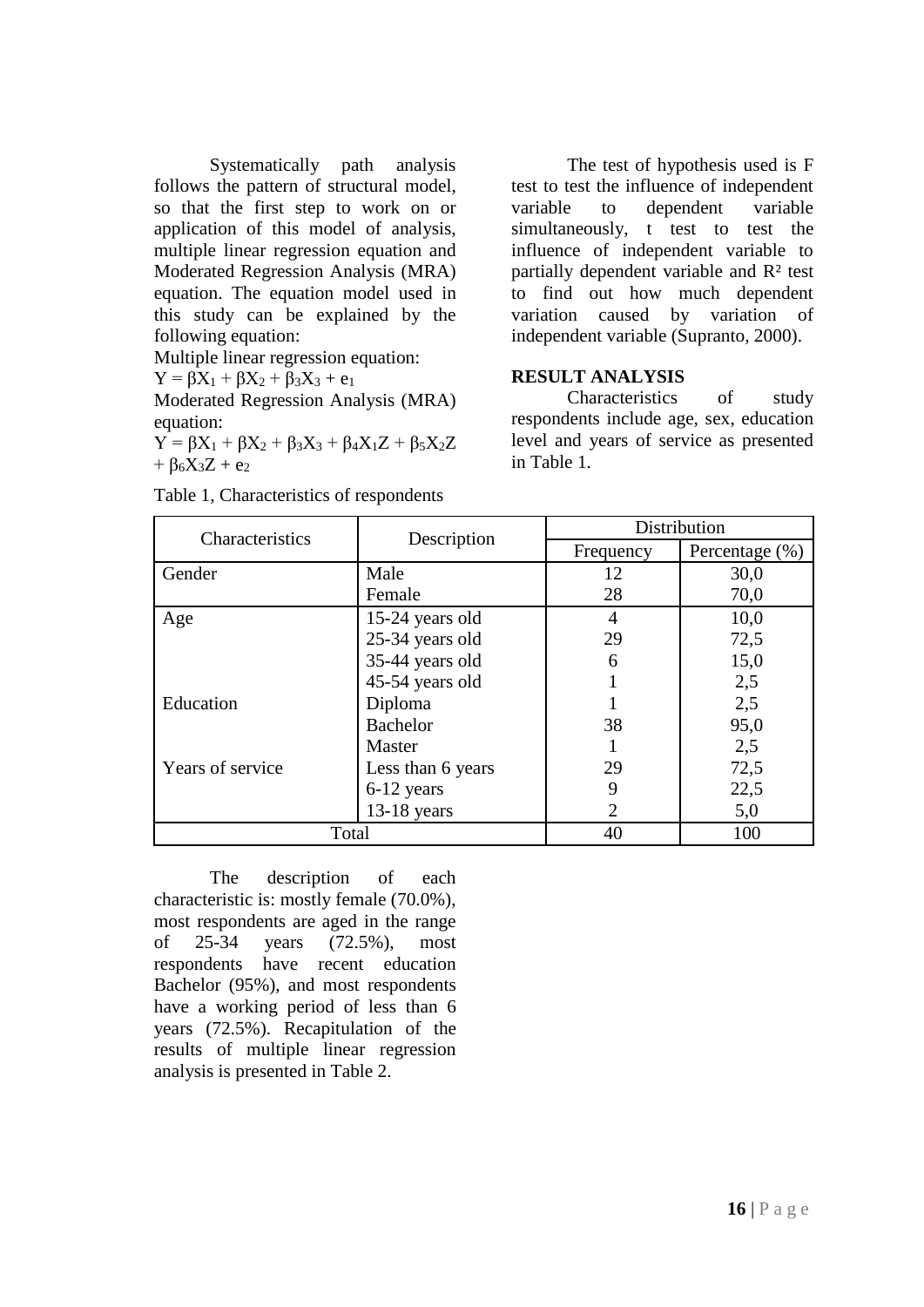| Num.                 | <b>Independent Variables</b>   | Regression<br>coefficient | Presentation of<br>hypotheses |         | Sign. |
|----------------------|--------------------------------|---------------------------|-------------------------------|---------|-------|
|                      |                                |                           | t-count                       | t-table |       |
| 1.                   | Supervision $(X_1)$            | 0.164                     | 2.092                         | 2.030   | 0.044 |
| 2.                   | Achievement Motivation $(X_2)$ | 0.104                     | 2.291                         |         | 0.028 |
| 3.                   | Reward $(X_3)$                 | 0.147                     | 2.036                         |         | 0.049 |
| 4.                   | Leadership Style (Z)           | 0.544                     | 4.161                         |         | 0.000 |
| Constant             |                                | $= 6.028$                 |                               |         |       |
| $R^2$                |                                | $= 0.978$                 |                               |         |       |
| F-count              |                                | $= 395.426$               |                               |         |       |
| F-table $(5\%;3;35)$ |                                | $= 2.874$                 |                               |         |       |
| Significance         |                                | $= 0.000$                 |                               |         |       |

Table 2, Results of Multiple Linear Regression Analysis

Based on the above results, it is known that the coefficient of determination (R²) of 0.978, which means that the independent variables (supervision, achievement motivation, reward and leadership style) affect the dependent variable (teacher performance) of 97.8%, while the rest Of 2.2% is influenced by other factors outside the model. The F-count value of 395.426 (p = 0.000) and the F-table value of 2.874, means that the supervision variables, achievement motivation, reward and leadership style simultaneously have a significant influence on the dependent variable (teacher performance). The results of multiple linear regression analysis obtained regression equation as follows:

From the multiple linear regression equation above can be seen the influence of supervision variables, achievement motivation, reward and leadership style to the dependent variable (teacher performance), while the meaning of multiple linear regression equation above can be explained as follows:

1. The constant of regression equation  $(b<sub>0</sub>)$  is 6.028, meaning that if there are no values on independent variable or independent variables

equal to zero, it means the teacher's performance is positive.

- 2. The regression coefficient of supervision  $(b_1)$  of 0.164 means that the improvement of teacher work supervision will be followed by the improvement of teacher performance with the assumption that other independent variables are constant. The t-value of the supervision variable is  $2.092$  (p = 0.044) and the t-table is 2.030. This indicates that partial supervision variable has significant effect on teacher performance.
- 3. The regression coefficient of achievement motivation  $(b_2)$  of 0.104 means that the improvement of achievement motivation will be followed by the improvement of teacher performance with the assumption of other independent variables constant. The value of tcount of achievement motivation variable of 2.291 ( $p = 0.028$ ) showed that the variable achievement motivation partially significant effect on teacher performance.
- 4. The regression coefficient of reward  $(b_3)$  of 0.147 means that the increase in reward will be followed by the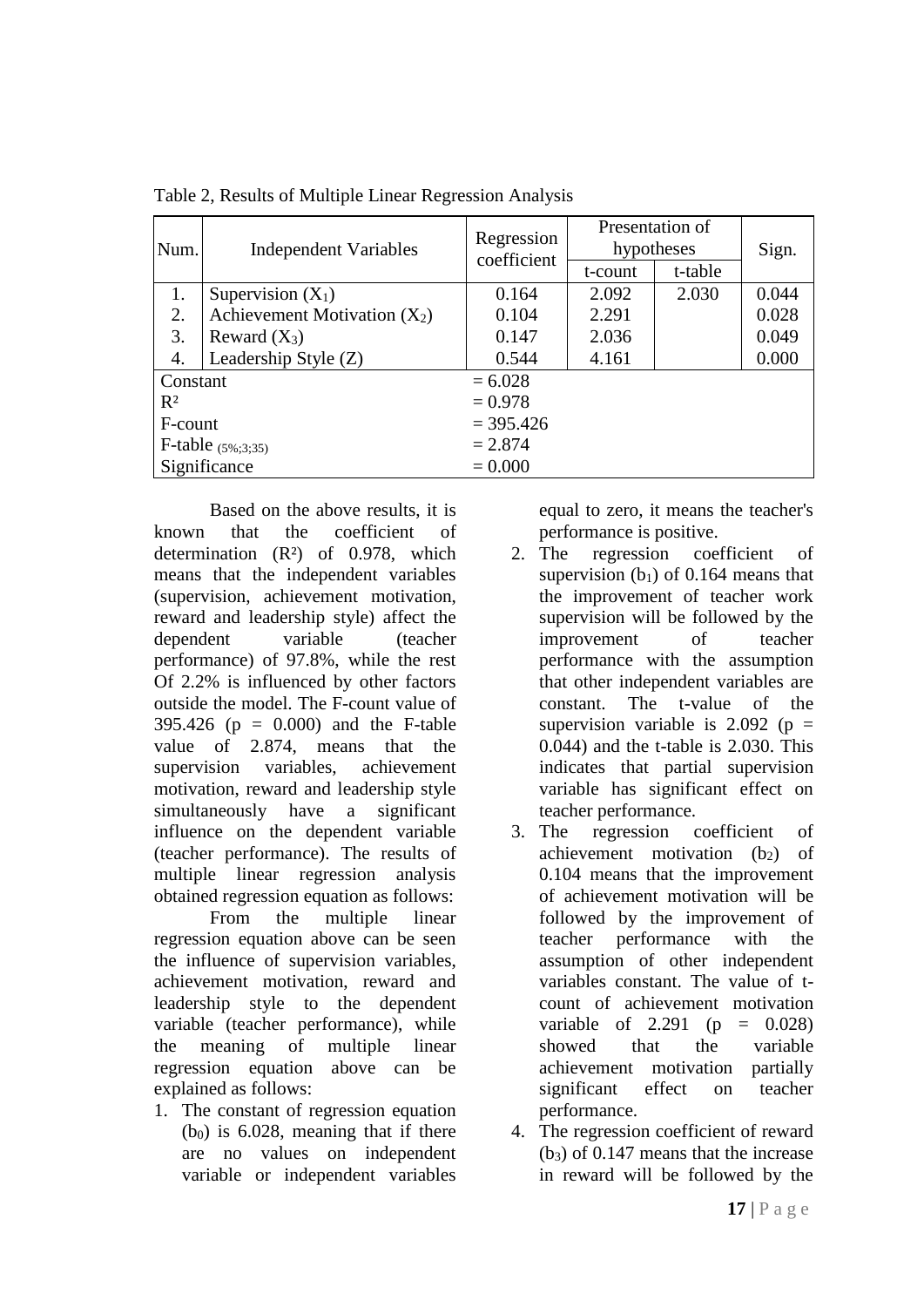improvement of teacher performance with the assumption of other independent variables constant. The value of t-count of reward variable is 2.036 ( $p = 0.049$ ) indicating that variable of reward partially have significant effect to teacher performance.

5. The regression coefficient of leadership style  $(b_4)$  of 0.544 means that improvement of leadership style will be followed by improvement of teacher performance with

assumption of other independent variables constant. The value of tcount of leadership style variables of 4.161 ( $p = 0.000$ ) indicates that leadership style variables partially significant effect on teacher performance.

The result of the influence of leadership style moderation toward the relationship between independent variables (supervision, achievement motivation and reward) with teacher performance is presented in Table 3.

Table 3, Result of Moderation Influence from Leadership Style to Relationship between Supervision, Achievement Motivation and Reward with Teacher Performance

| Num.                   | <b>Independent Variables</b>   | Regression<br>coefficient | Presentation of<br>hypotheses |         | Sign. |
|------------------------|--------------------------------|---------------------------|-------------------------------|---------|-------|
|                        |                                |                           | t-count                       | t-table |       |
| 1.                     | Supervision $(X_1)$            | $-0.682$                  | $-0.812$                      | 2.037   | 0.423 |
| 2.                     | Achievement Motivation $(X_2)$ | 0.099                     | 0.255                         |         | 0.800 |
| 3.                     | Reward $(X_3)$                 | 0.744                     | 0.690                         |         | 0.495 |
| $\overline{4}$ .       | Leadership Style (Z)           | 0.059                     | 0.240                         |         | 0.812 |
| 5.                     | Interaction of X1.Z            | 0.012                     | 1.040                         |         | 0.306 |
| 6.                     | Interaction of X2.Z            | 0.0002                    | 0.033                         |         | 0.974 |
| 7.                     | Interaction of X3.Z            | $-0.007$                  | $-0.520$                      |         | 0.607 |
| Constant               |                                | $= 32.171$                |                               |         |       |
| $R^2$                  |                                | $= 0.984$                 |                               |         |       |
| F-count                |                                | $= 272.799$               |                               |         |       |
| F-table $(5\%, 3; 32)$ |                                | $= 2.901$                 |                               |         |       |
| Significance           |                                | $= 0.000$                 |                               |         |       |

The influence of moderation of leadership style on the relationship between supervision, achievement motivation, and reward with teacher performance is described as follows:

a. The Influence of Moderation of Leadership Style on the Relationship between Supervision and Teacher Performance

Result of examination of influence of moderation of leadership style to supervision and teacher performance correlation, obtained tcount value of supervision interaction and leadership style (X1.Z) equal to

1.040 (p = 0.306) showing that leadership style variable not able to moderate significantly influence of supervision variable toward Performance of teachers.

b. The Moderation Influence of the Leadership Style on the Relationship between Achievement Motivation and Teacher Performance

Result of examination of influence of moderation of leadership style to the relation between achievement motivation and teacher performance, obtained t-count value of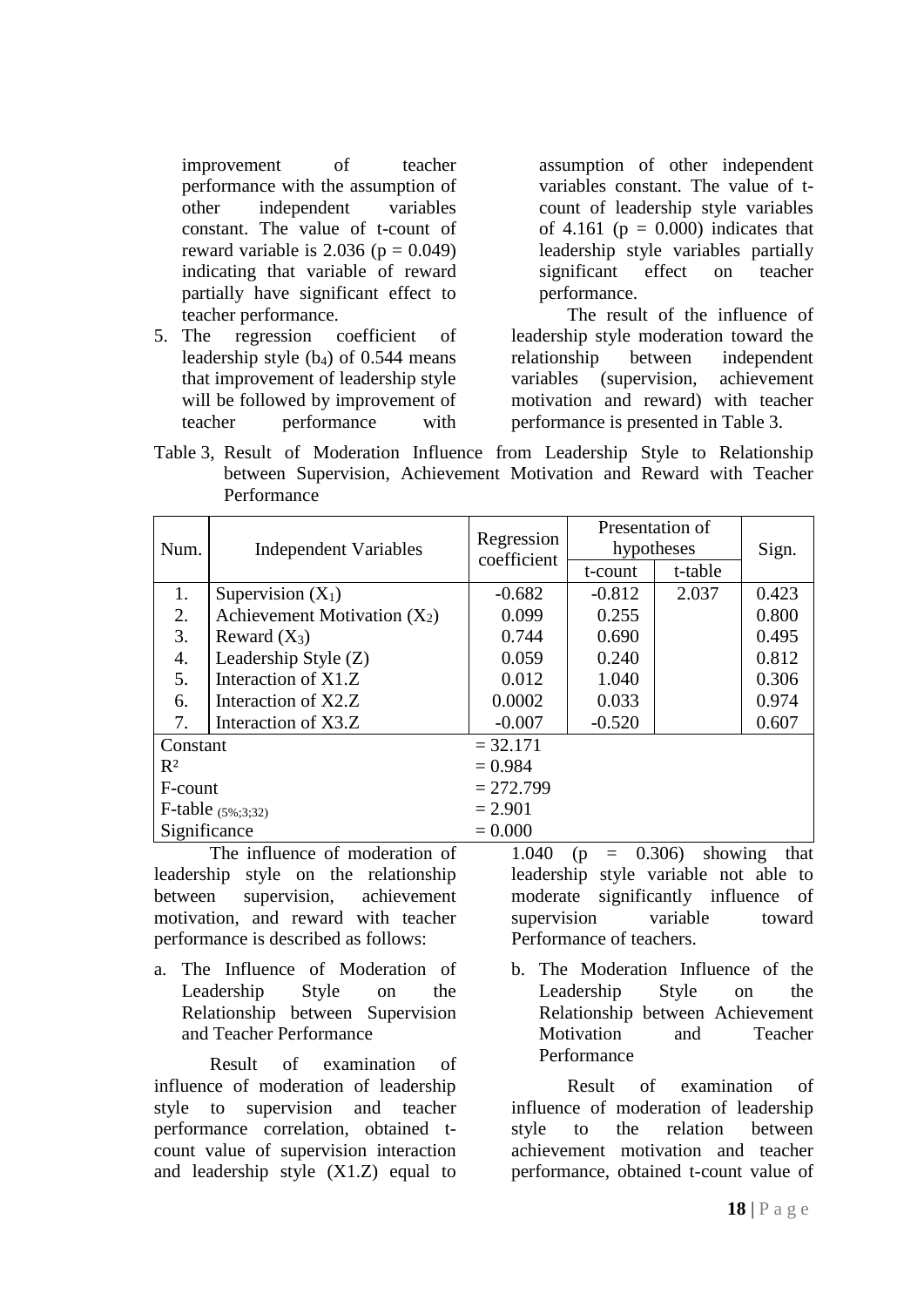achievement motivation interaction and leadership style (X2.Z) equal to 0.033  $(p = 0.974)$  showing that leadership style variable not able to moderate significantly influence achievement motivation On teacher performance.

c. The Moderation Influence of the Leadership Style on the Relationship between Reward and Teacher Performance

Result of examination influence of moderation from leadership style to relation between reward and teacher performance, obtained t-count value of interaction between reward and leadership style  $(X3.Z)$  equal to  $-0.520$  $(p = 0.607)$ . This shows that the leadership style has not been able to moderate significantly the influence of reward on teacher performance.

# **INTERPRETATION**

The principal is the most important person in a school, because he is the key for development and improvement of a school. Indicators of success school can be achieved if the school is functioning well, especially if student achievement can reach the maximum point. According to Carter in Sahertian (2000: 17), supervision is the efforts of school staff in leading teachers and other staff in improving teaching including stimulating, selecting teacher growth and development and revising educational goals, teaching materials, methods, and evaluation of teaching.

Achievement motivation is a motivator that originated in students to do learning activities to achieve a particular goal of achieving as high as possible. Teachers who have high achievement motivation will work harder when compared to teachers who are low motivated. Teachers with high achievement motivation tend to

experience success in performing tasks assigned by the school. This is reinforced by Weiner (Wuryani, 1988: 161) that motivated teachers will continue to perform tasks longer than teachers who lack high-motivation to achieve, even after they have failed and linked their failures with no or less effort. Teachers who are motivated to achieve achievement wish to succeed and if they fail will try harder until they succeed.

Reward has an influence on the performance of teachers in completing tasks that are charged well and full of responsibility, so that ultimately can obtain maximum results. Each organization, especially schools can use various rewards to attract and retain teachers and motivate them to achieve personal goals and organizational goals. For example, by giving teachers in the form of wages, over duties, promotions, praise and recognition and helping to create a climate that produces jobs that have more challenges and satisfy. Instead, teachers will exchange them with time, ability, expertise, and effort to earn appropriate rewards. It is understandable that the main objectives of the reward system are: attracting qualified people to join the organization, keeping teachers coming to work, encouraging teachers to follow school rules and motivating teachers to achieve high levels of achievement. With a good reward, the teacher will be satisfied with the rewards obtained from the job. When the teacher is satisfied with what he has gained from school, then the teachers will exchange it with time, ability, expertise, and his efforts for the school then will work optimally so that the results of his work will be optimal in accordance with established performance standards.

Test results with Moderated Regression Analysis (MRA) showed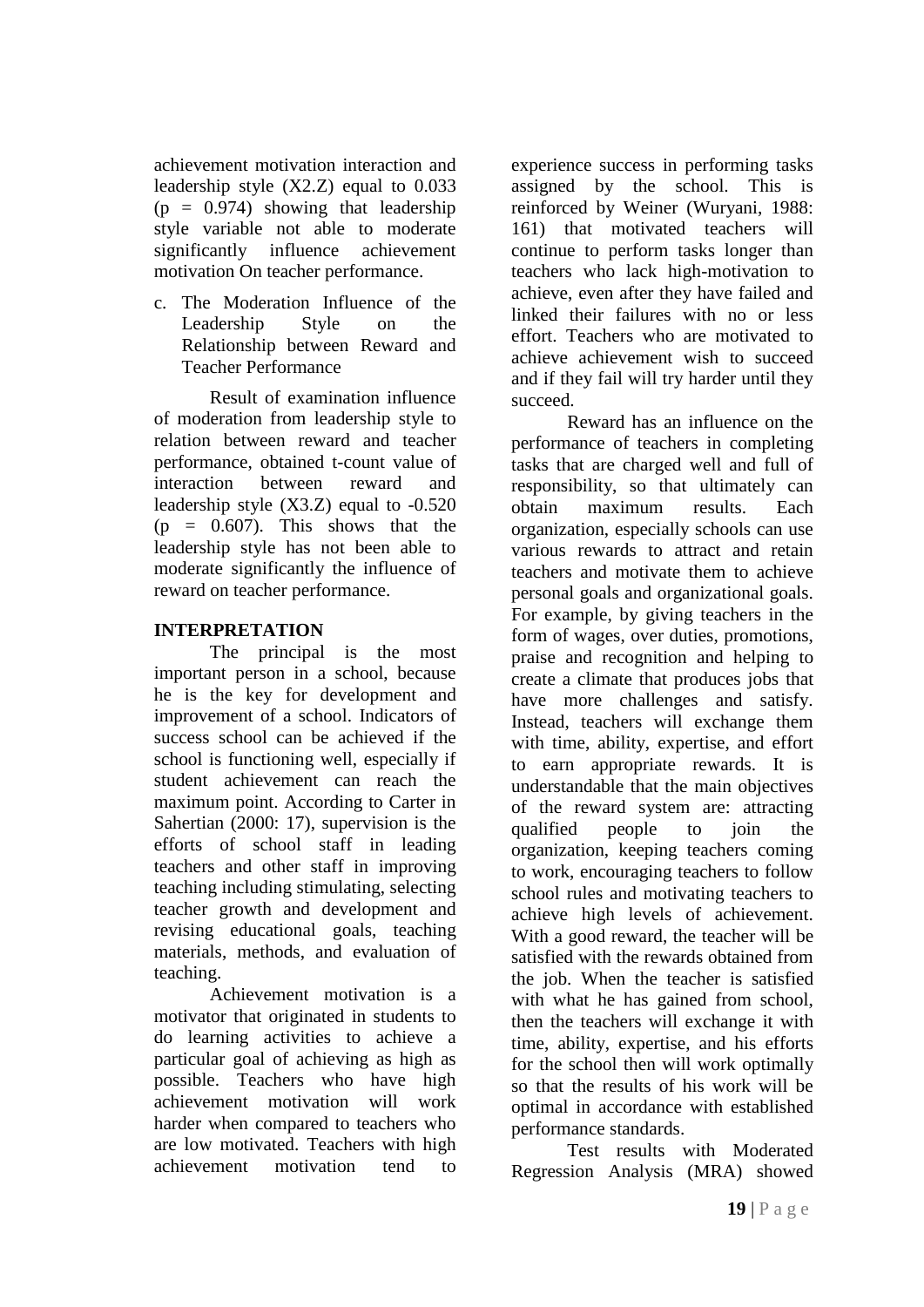that leadership style variables have not been able to moderate significantly influence the variables of supervision, achievement motivation and reward on teacher performance. Principal leadership style that is appropriate to the situation and conditions will be able to create a good working atmosphere in school, so it will give a positive influence on teacher performance level. If the applied style of leadership can precisely direct the purpose of the school with the aspects / objectives that individuals expect for their work, it is a highly possibility of creating a proper conditions or work environment for teachers, as well as the job satisfaction felt by the teacher. Teachers will feel comfortable in working without any pressure either from their colleagues or from the management on it. The style of leadership is one of the important factors that influence work behavior such as teacher satisfaction. The style of leadership directly influences performance through its careful workcreating and work environment, designation of responsibilities and good application of the rules. In other words, the better the applied leadership style, the better or higher performance of the teacher will be.

### **CONCLUSIONS**

Supervision, achievement motivation, reward and leadership style simultaneously have a significant effect on teacher performance in Al Baitul Amien 02 Jember elementary school. Supervision, achievement motivation and reward partially have a significant effect on teacher performance in Al Baitul Amien 02 Jember elementary school. The leadership style has not been able to moderate the influence of supervision, achievement motivation and reward on teacher performance in

Al Baitul Amien 02 Jember elementary school.

To realize and improve teachers' performance, it requires a genuine effort both from the teacher itself and from the principal, for example improving the principal's role through supervision and leadership, improving teacher achievement motivation and rewarding the teacher. The role of the government is also indispensable in this regard to improve teacher performance.

# **REFERENCES**

- Dharma, A. 2003. *Manajemen Prestasi Kerja*, Jakarta: CV. Rajawali.
- Kartono, K. 2008. *Pemimpin dan Kepemimpinan*. Jakarta: PT. Raja Grafindo Persada.
- Mangkunegara, A.P. 2005. *Evaluasi Kinerja SDM*. Cetakan pertama. Jakarta: Refika Aditama.
- Maryani, N. 2016. Pengaruh Supervisi Kepala Sekolah dan Kompetensi Profesional Guru terhadap Kinerja Guru di SMP Islam Kecamatan Ciawi Bogor. *Tesis*. Surakarta: Program Pascasarjana Program Studi Manajemen Pendidikan Islam Institut Agama Islam Negeri Surakarta.
- McClelland, D. 1961. *The Achieving Society*. New Jersey: Van Nonstrand Company, Inc.
- Mulyasa, E. 2007. *Menjadi Guru Profesional*. Bandung: PT Remaja Rosdakarya.
- Purwanto, N. 2012. *Administrasi & Supervisi Pendidikan.* Bandung: Remaja Rosdakarya.
- Sahertian, P. 2000. *Supervisi Pendidikan dalam Rangka Inservice Education.* Jakarta: Rineka Cipta.